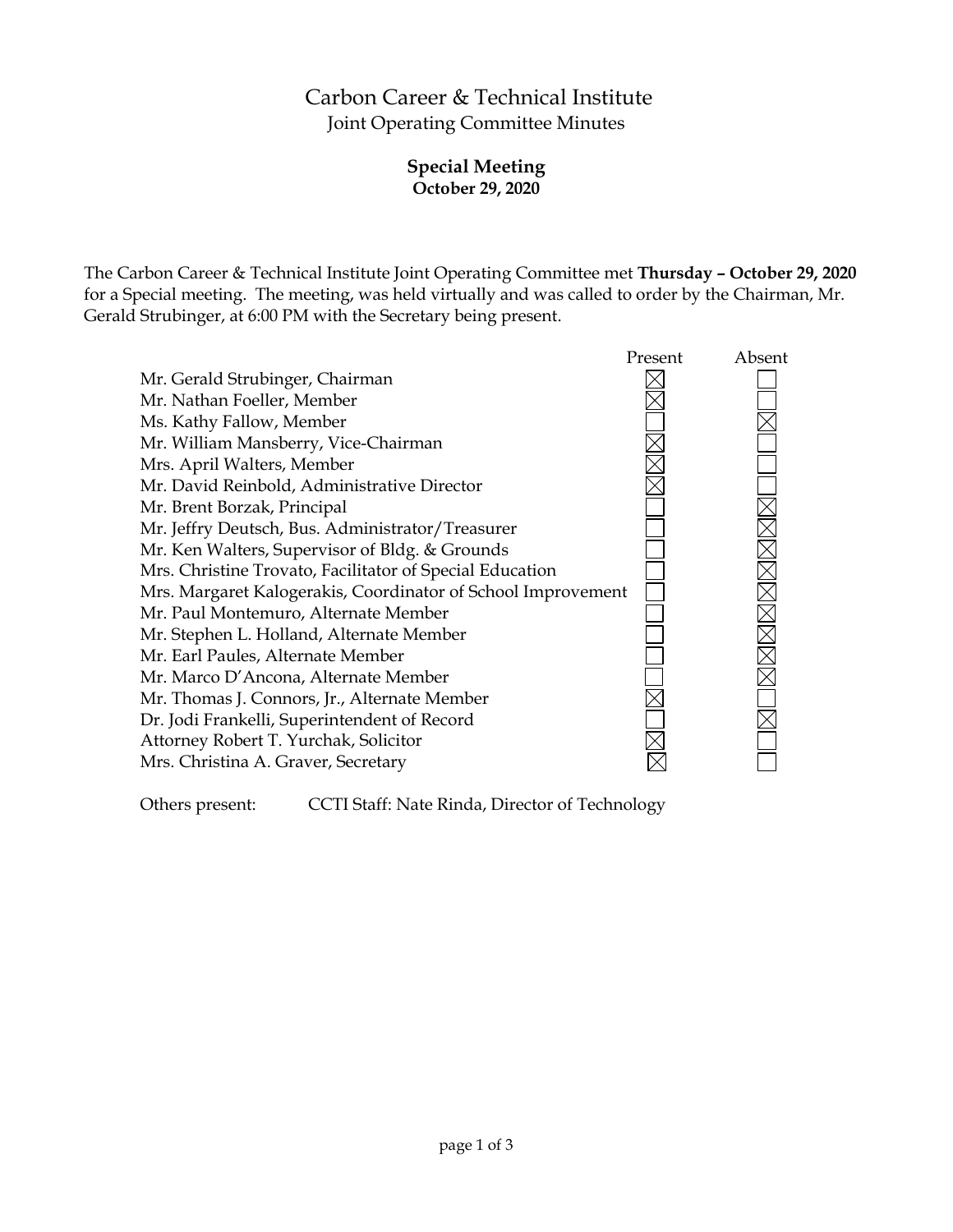#### **Items of Business**

#### *Personnel*

#### **Substitutes Approved**

- A. MOTION by Mr. Mansberry, SECONDED by Mr. Foeller that the below listed individuals be approved to substitute for the 2020-2021 school year at the established rates, as follows:
	- James Fisher Teacher, Instructional Aide
	- Jo Lynn Gazo Teacher, Instructional Aide
	- Angela Keck Teacher, Instructional Aide
	- Jay Lane Teacher, Instructional Aide
	- Seth McLaughlin Teacher, Instructional Aide
	- John Zym Teacher, Instructional Aide

VOTE: YES - 4 NO - 0 ABSENT - 1 ABSTENTIONS - 0

Motion carried.

#### **Half-Time Long-Term Substitute Social Studies Teacher Approved**

- B. MOTION by Mr. Mansberry, SECONDED by Mr. Foeller to appoint Adam Reichard half-time long-term (approximately 3.5 hours/day) Substitute Social Studies Teacher, effective November 2, 2020 based on a step 1 salary per the current Agreement between the Carbon Career & Technical Institute (CCTI) Joint Operating Committee and the CCTI Education Association.
	- Note: Adam is a graduate of Lehighton Area High School and Kutztown University and has 4+ years' experience substitute teaching at Northwestern Lehigh School District and Lehighton Area School District.
	- ROLL CALL VOTE:  $Y$ es No Absent Abstain Ms. Fallow - Palmerton Mr. Foeller - Lehighton Mrs. Walters - Weatherly Mr. Mansberry - Panther Valley Mr. Strubinger - Jim Thorpe